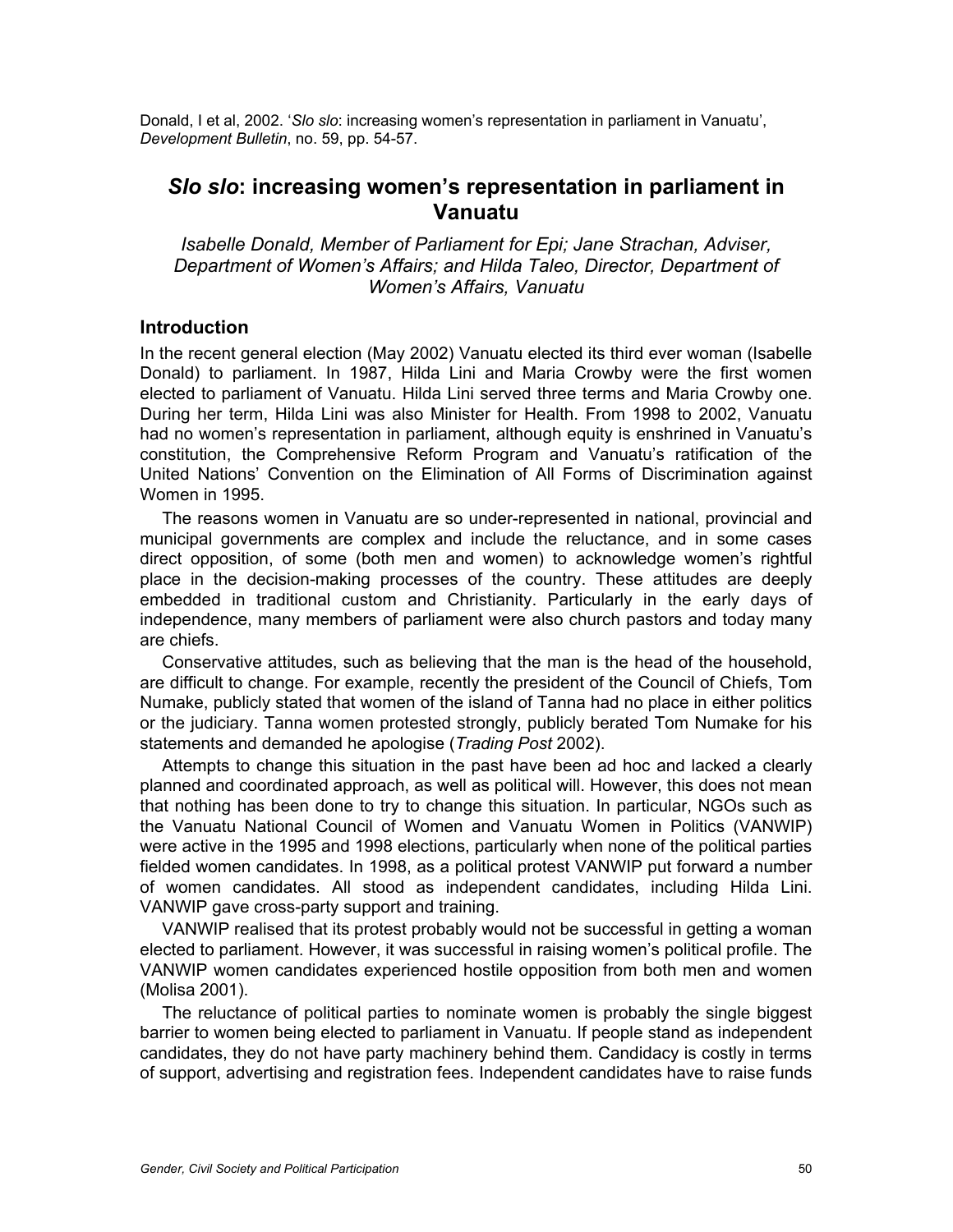to cover the costs. If they stood as party candidates, women would recover these costs, in theory anyway.

Another significant barrier to women's representation is the 'first past the post' electoral system used in Vanuatu for national elections. The ten countries in the world with the highest women's representation in parliament all have proportional representation elections. Such systems provide an incentive for political parties to broaden their appeal to voters by adding women to their party lists. The results are significant, especially when the 'zebra' rule is applied, that is, every second seat goes to a woman (Inter-Parliamentary Union).

# **The plan of action**

The plan of action undertaken by the Department of Women's Affairs (DWA) in 2001 and 2002 to get a number of women elected to parliament in the 2002 general election was based on strategies found to be successful elsewhere in the world. For example, the strategies suggested by the Asia/Pacific 50/50 by 2005 Women in Government: Get The Balance Right campaign (Centre for Legislative Development 2001), and the lessons learned by VANWIP in their 1995 and 1998 election campaigns, informed the plan of action adopted by the department.

In 2001, in response to the mounting criticism about the government's lack of political will, the DWA completely overhauled its operations. Given its limited resources, the department acknowledged that alone it would be unable to make much difference. It also acknowledged that it was important to utilise the considerable commitment and expertise available in NGOs. In the past, it had been criticised for not working with NGOs, so it adopted a philosophy of working in partnership for equality (Department of Women's Affairs 2001a). This philosophy was to underpin all the work of the DWA, including all aspects of policy development and implementation. It did not include just NGOs, but other government departments, men, chiefs, pastors and other critical stakeholders.

The next stage was to prioritise areas for policy development. Because of the impending national elections in May 2002 top priority was given to the area of women in government. The first stage in the policy development process was preparing a discussion paper to be sent out to stakeholders for comment. When the feedback was received, the policy was finalised, translated into Bislama<sup>1</sup> and submitted in November 2001 to government for endorsement. To date that endorsement has not been received. Slow government processes are a major factor in the lack of progress in improving the status of women.

The policy included both long and short-term strategies, some of which could go ahead without government endorsement. The long-term strategies included a quota system that required eight seats in parliament to be reserved for women, and political parties being required to nominate women as candidates for a minimum of 30 per cent of seats. A proportional representation electoral system was also recommended (Department of Women's Affairs 2001b). The short-term strategies are discussed in detail below.

All these strategies involved working in partnership with key stakeholders. Projects were submitted to donors, who implemented these strategies on a small scale (Port Vila and Luganville only) and they were all successful. Only small-scale interventions were possible given the short lead time to the national elections. The DWA also wanted to test the effectiveness of the strategies so that the lessons learned could be considered when planning the long-term strategies for the 2006 general elections.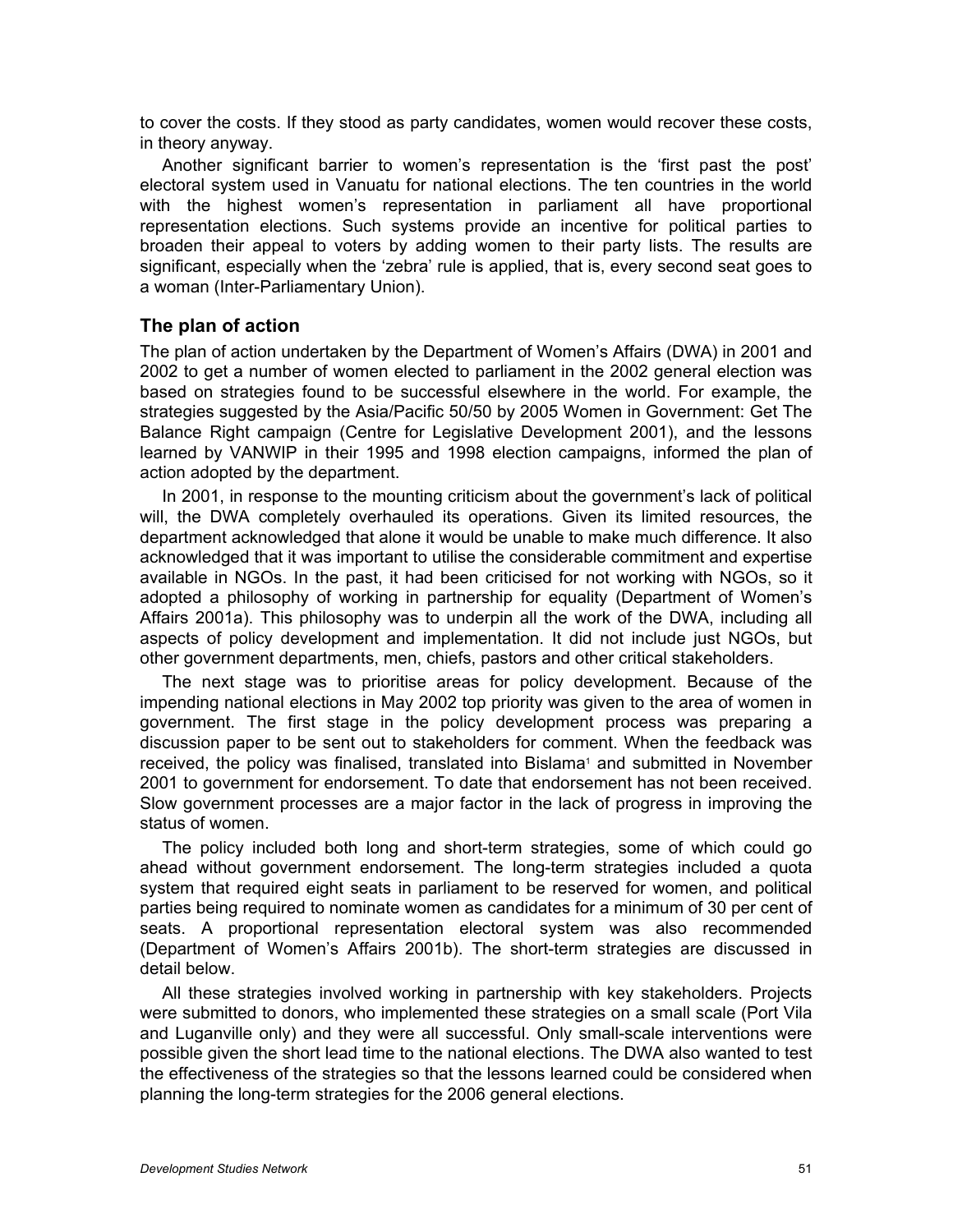A task force was convened which included representatives of key stakeholder organisations. The task force met over a number of months to plan the implementation of the strategies. Representatives of the churches and the chiefs, although invited, did not attend the meetings. One chief who was keen to be involved was directed by an official of the Council of Chiefs (Malvatumauri) not to be part of the task force.

## **Lobbying the political parties to nominate women candidates**

In 2001, all political party presidents were approached to attend a meeting to discuss a 30 per cent quota system for women candidates. They were sent a copy of the DWA's Women in Government policy and asked to read it and discuss it within their parties, and particularly with their women members. They were also asked to bring a woman representative with them to the meeting. Out of nine parties invited, four attended the meeting and none brought a woman representative with them. The meeting proceeded and the quota of 30 per cent men, 30 per cent women and the balance of 40 per cent of candidates being of either sex did not receive support. It was also apparent that women had not been involved in a discussion of the policy paper and had not been invited to the meeting with their presidents. At the May 2002 general election, only two women were nominated by their parties; five women stood as independent candidates. Our lobbying of the parties was spectacularly unsuccessful.

#### **Voter education for women**

The Voter Education for Women workshops followed a 'training the trainers' model. The DWA worked with community theatre group *Wan Smolbag*2 to train key women leaders, representing a wide variety of church organisations, in voter education. These women underwent two days of training about, for instance, how to register and vote, the importance of women's representation in government, and their rights as voters and as female voters.

The women then returned to their own communities in Port Vila and Luganville to run similar workshops. In all, over 2,000 men, women and children attended the resulting workshops in the two municipalities. At the same time, Wan Smolbag was also running voter education workshops in some rural island communities.

Many women who attended the workshops did not realise they could vote independently of their husband's and chief's direction, or that their vote was secret. Many were also unaware of the importance of having women's representation in parliament and the power their vote carried to influence who was elected. This highlighted the importance of the workshops and the need to run them over a much wider area of the country.

## **Training workshops for potential women candidates**

Two three-day workshops were run for potential women candidates, one in Port Vila and one in Luganville. Isabelle Donald was flown from the island of Epi to attend the Port Vila workshop. The workshops run for potential women candidates included such topics as what it is like to be a female MP, the electoral process, issues affecting Vanuatu and women, running a campaign and using the media.

Facilitators and presenters in the three-day workshops were both men and women from the business sector, the government sector and NGOs. They also included Hilda Lini and Maria Crowby, and current male MPs. The materials developed by UNIFEM (1999a, 1999b, 1999c) were extensively used in the workshop and all participants received copies. Almost 80 women attended the workshops.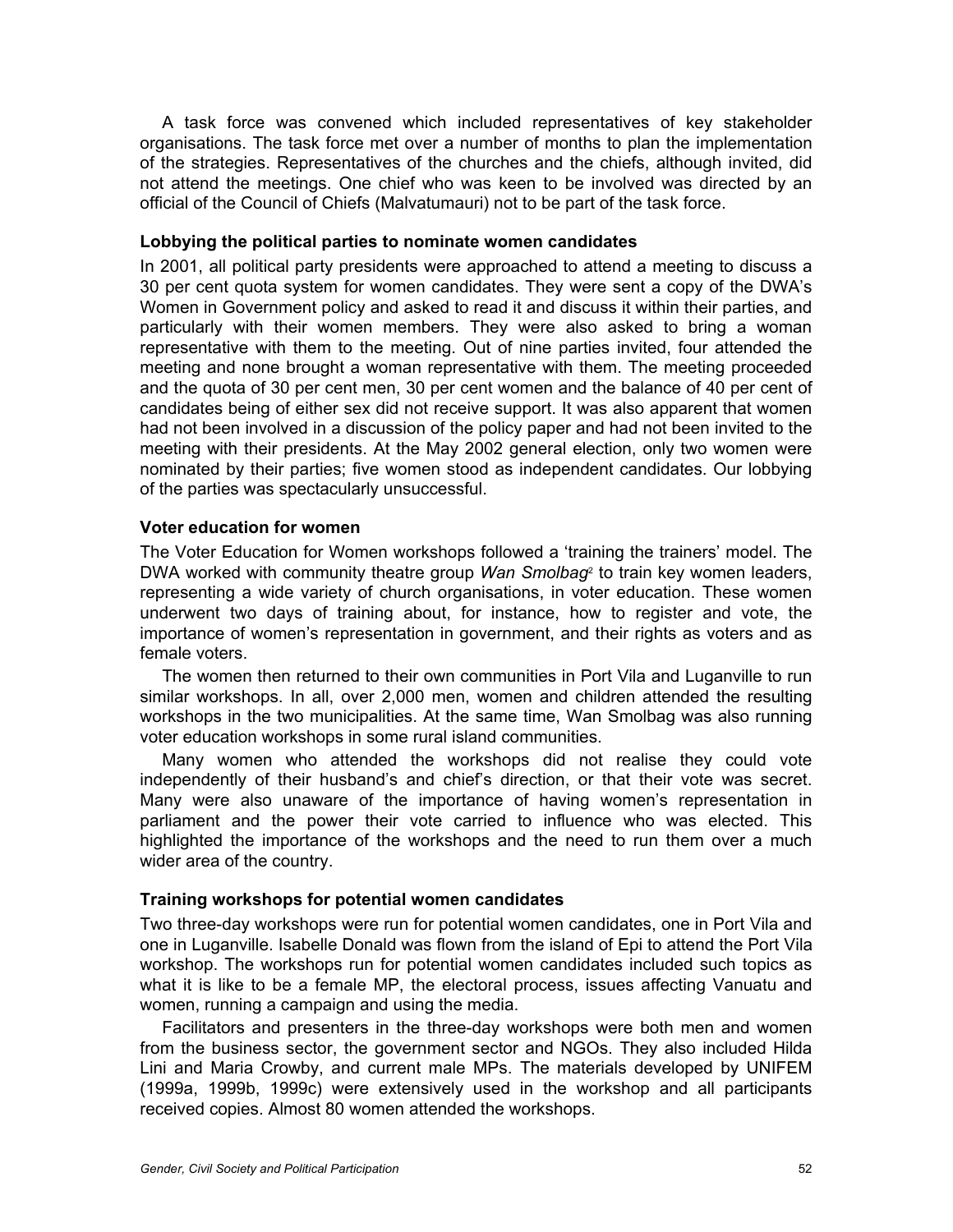# **Research**

The final strategy was research. There are two ongoing projects:

- tracking the progress of women's access to senior government positions (including parliament), and their experiences in that process. This will provide important indicator information and data will have to be collected annually;
- tracking the progress of women in the national, municipal and provincial elections in Efate and Santo, including candidate nomination rates, votes won, seats gained and the experiences of the women in that process.

In particular, the information gained from the latter will be used when devising the plan of action to attain the goal of 30 per cent female members in national, provincial and municipal governments by 2006.

For the 2002 general election, seven women candidates stood for election out of a total of 257 (Electoral Commission 2002), so 2.7 per cent of the total number of candidates were women. Political parties nominated two women (the Vanuaaku Party and the Vanuatu Republican Party) and five were independent candidates. Some of the independent candidates chose to run under an independent coalition called the Vanuatu Independent Movement.

## **Isabelle's story**

Isabelle was born on the island of Epi and has lived and worked there for most of her life. She is married with three children. Her husband is very supportive of her political aspirations. For the past 18 years she has worked in both the government and nongovernment sectors on Epi. Most recently she worked as the local coordinator of the Rural Skills Training program, work that brought her into extensive contact with women's and youth groups throughout Epi. She organised many training programs on Epi and ensured that all had an equal representation of men and women.

Why was Isabelle successful when the other candidates were not? What contributed to her success? In a comparison of how the seven female 2002 candidates polled, Isabelle was far ahead of the others. She captured 19.5 per cent of the valid votes cast in her electorate. The other six women obtained from .24 per cent to 4 per cent of the valid votes cast in their respective electorates (Electoral Commission 2002). Her story reveals that belonging to a political party, being well known and respected in the community, receiving training and being well organised made significant contributions to her success.

## **Belonging to a political party**

Isabelle was supported in her nomination as a candidate for the Vanuaaku Party (VP) by the youth of her community, the women and a number of local chiefs, but her official nomination came from the Epi VP regional committee. Previous to her successful nomination, Isabelle had been a VP supporter. She said:

There is one big reason why I wanted to go into parliament—because I want to try and educate the male MPs about the needs of women. They think about big things and sometimes overlook the small issues. When we are planning a development we need to start small.<sup>3</sup>

She found the support of the party machinery invaluable in her campaign and recommends that women affiliate with a party so they gain a profile inside the party and understand how the selection process works.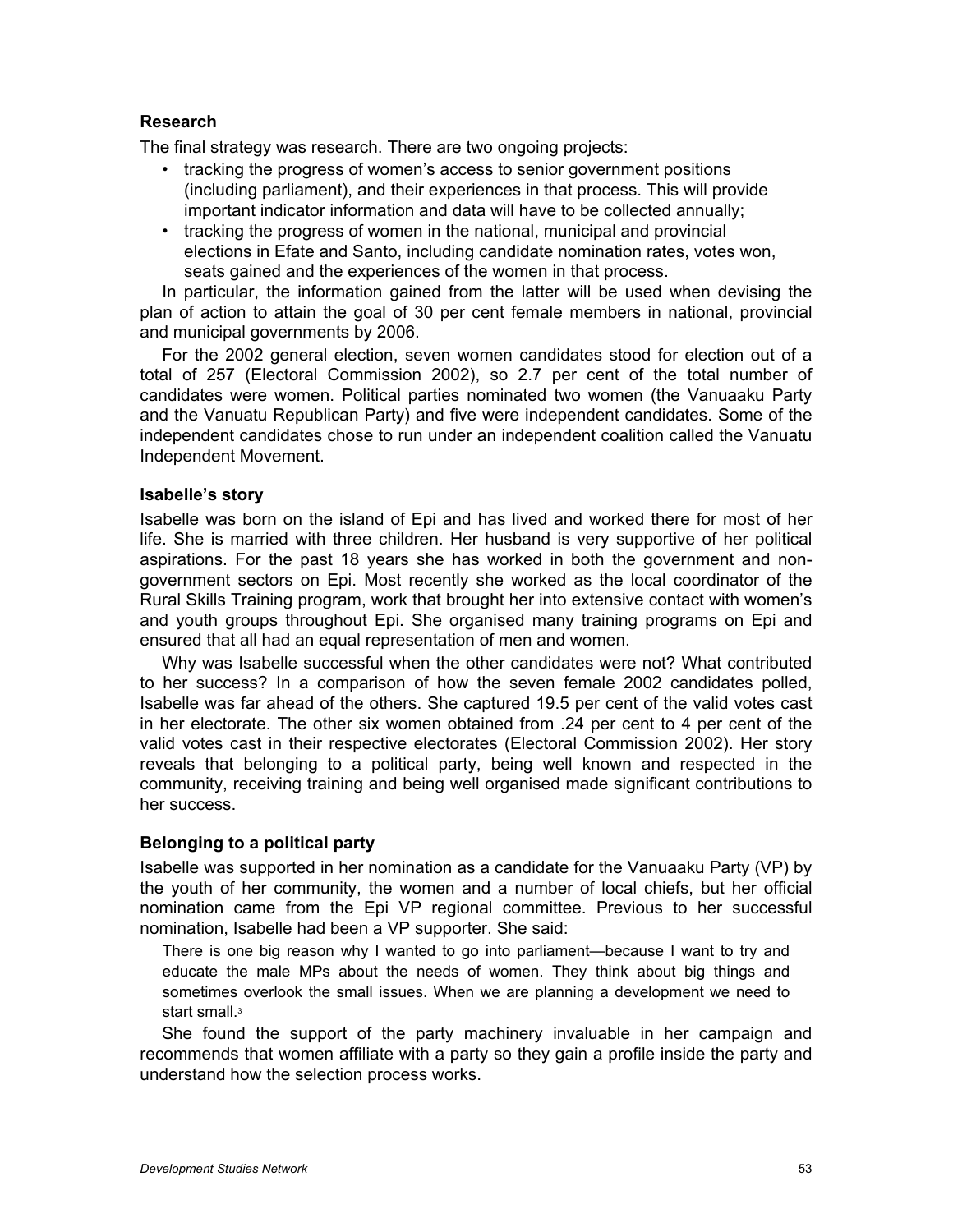#### **Being well known and respected in her community**

There is no doubt in Isabelle's mind that, because she was born on Epi and had lived and worked for most of her life there, she already had the trust of the voters, particularly young voters and women. In some ways, her unofficial campaign had started well before she actually stood as a candidate. Much of the hard campaigning work had already been done. Her advice to women who are thinking of standing for election in the future is to start now:

The next election is not long away—it is very close so they should start preparing now. They must build up trust in the community, but first your family. If you build up that trust in the community it will be easy when you come to campaign. Then you will feel surer of your success. If you don't build up that trust you won't make it. You must gain your community's trust before 2006.

## **Receiving training and being well organised**

Isabelle found the training she received at the workshop invaluable. She shared the information and ideas she obtained with her campaign team and they used this in planning her campaign. In fact, while she was campaigning, she got feedback from the audiences she spoke to about how well her campaign was organised and how disorganised the other candidates were.

In Vanuatu, it is the custom for candidates to let other people, usually their campaign team, speak for them so they are seen not to praise themselves too much:

Talking politics was new [for me]. Before my campaign we organised that one person would talk about the qualities of an MP, another about the popularity of one candidate, also about the personality of the candidate you want, is she/he good or do you not like her/him. I answered questions that were hard for the other members of the team to answer. The first time I watched how it was done, what the format was but I answered questions. There weren't too many questions.

Isabelle also commented on how it was important for women in the outer islands to also receive support and training. As a rural woman she was keenly aware of the difficulties faced by other rural women:

Women in town have got greater access to workshops, but women in rural areas need workshops so they can develop too. I gained experience from the workshop I attended but many women can't attend workshops. So we need to provide them in rural areas too.

Another important difference between Isabelle's campaign and the campaign of the other candidates was that her campaign team consisted of both men and women. It was the first time that women were part of a campaign team.

#### **Some of the difficulties**

Isabelle faced a number of difficulties during her selection process and the campaign itself. Transport was a problem: rain made the roads very difficult to navigate. They needed two trucks and it was expensive to travel to remote rural locations on Epi. They were unable to let many villages know they were coming as the island has few telephones, so they just turned up and spoke to those who were available and willing to listen.

Financing the campaign was difficult as the Epi regional VP committee was not prepared for the campaign. Both local and national fundraising helped, but Isabelle also had to use her savings to fund her campaign.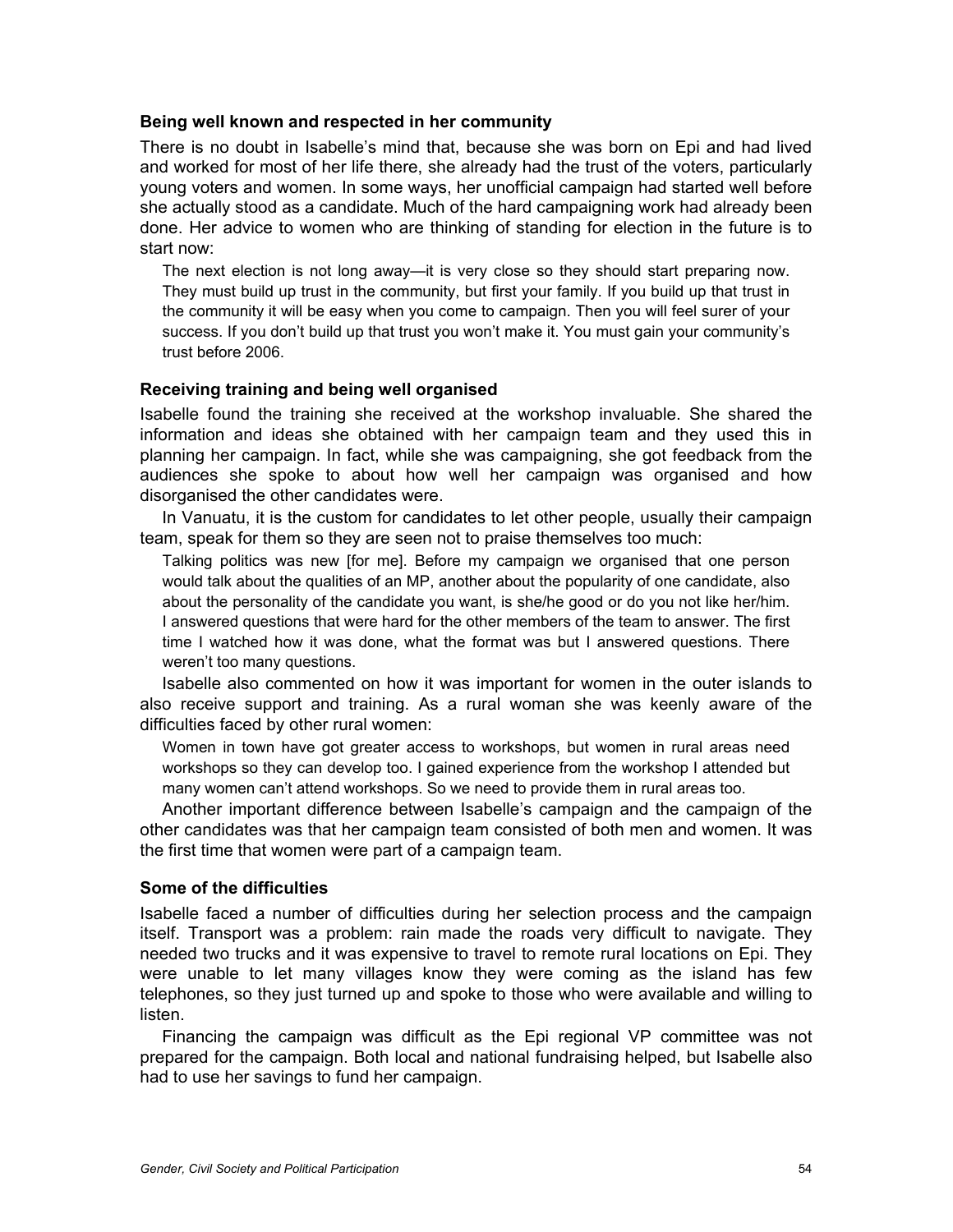Another major difficulty was dealing with the attitudes of the men in the other campaign teams. Five men who had not been selected as VP candidates chose to stand as independents. These men spoke out about how women had no place in politics and actively discouraged people from voting for Isabelle. Some men were abusive. One of these men openly challenged Isabelle's right to stand as a candidate. This was particularly ironic as he had previously been an MP and the minister responsible for the Comprehensive Reform Program, which has equity at its core. Isabelle and her team ignored them.

# **So what has been learnt?**

Before the scheduled general election in 2006, there will be provincial and municipal elections. Vanuatu has a history of early elections so it could well be that another general election takes place before 2006. The women candidates must be prepared so that, once an election is called, they can quickly swing into their official campaigns. Training must start early and women should be encouraged to build up their profile in their communities and earn the respect of the voters. It could be that rural women have an advantage over their municipal sisters with their community profiles. We should consider a shift in focus to include more rural women in the training program, and to build those costs in when asking donors for funding.

Parties need to know that women with party support, and the right training and community background are very strong candidates who can help a party's prospects of governing. Well-trained women with a high positive community profile are assets, not liabilities, to parties. We must focus on persuading political parties to nominate women, and on encouraging women to work inside party machinery. We must continue with the Voter Education for Women program and expand it to rural areas.

Finally, we must encourage women to work within their political parties to achieve change, so they have an equal chance of selection. Selection criteria should be examined and women should build their credibility in and their knowledge of the party system. Selection processes must also be more transparent than previously. For years men have used the biased selection system to their advantage. Those systems should be changed to prevent discrimination against women.

## **Conclusion**

Progress might be slow, but the experience of the last election has shown us that people are increasingly willing to work together to achieve increased female participation in parliament. There is a mood of optimism and a genuine delight among many, both men and women, that Isabelle has been successful. Donors have also indicated that they are willing to support a long-term action plan. We must keep the pressure up; persistence and patience will be needed.

It is appropriate to conclude this paper with a poem by the late Grace Mera Molisa who worked tirelessly for and with the women of Vanuatu.

> *Vanuatu Women* Teaching by showing Learning by doing Voicing our concerns Sharing ideas Actively participating In empowering ourselves